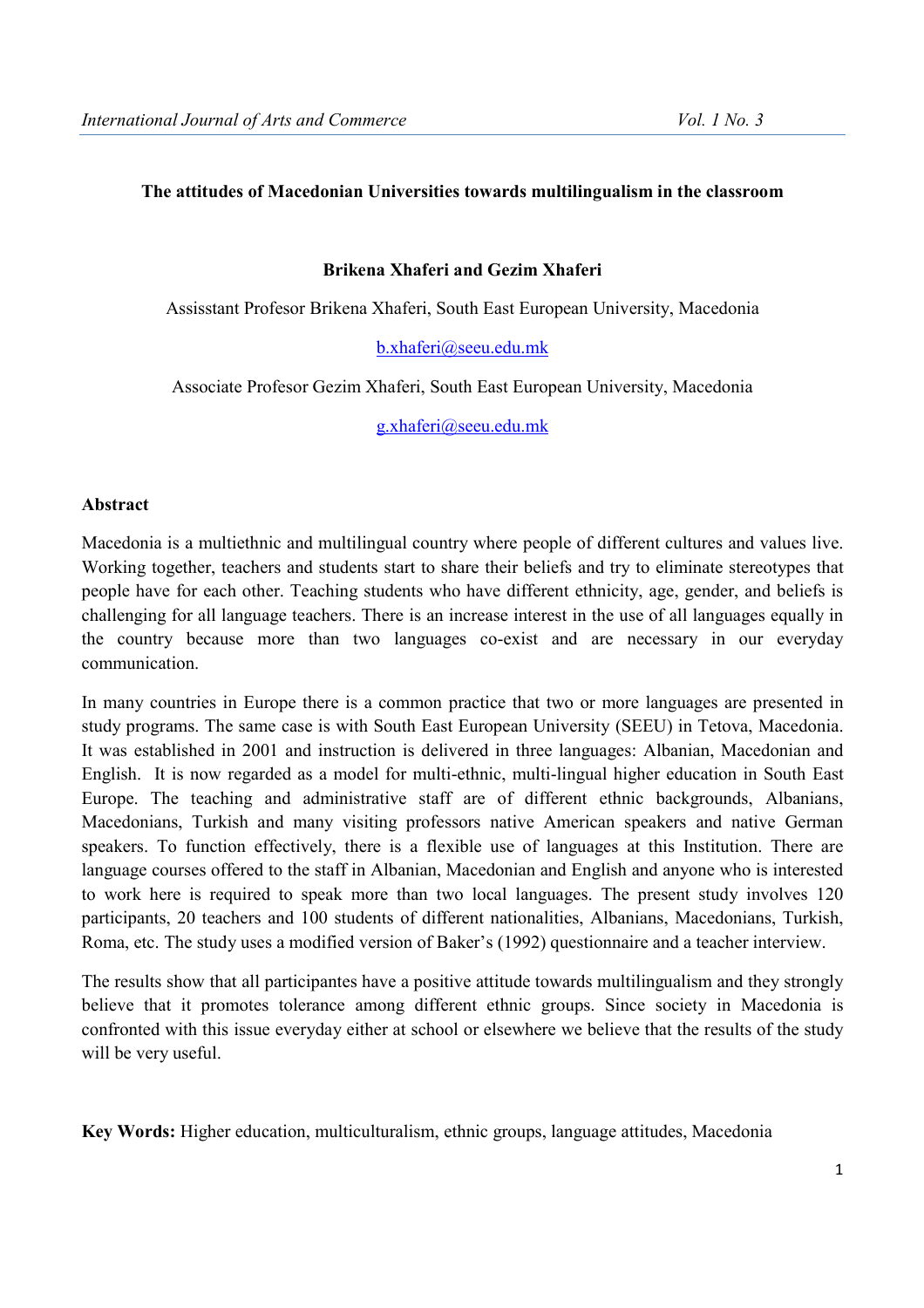### **1. Introduction**

The Republic of Macedonia is a country located in the Central Balkan Peninsula. It is one of the successor states of the former Yugoslavia, from which it declared independence in 1991. The population of the Republic of Macedonia is 2.07 million, and current ethnic structure of its society is stable. The majority (64.18%) are Ethnic Macedonians, and this is followed by the largest minority, Albanians (25.17%). Other ethnic groups in the country include Turks, Roma and Serbs (http://www.magnamedica.eu/macedonia). The official languages are Macedonian and Albanian languages. The Macedonian language belongs to South Slavic languages and it is spoken by 2-3 million people who live in the country and in the Diaspora. On the other hand, the Albanian language belongs to Indo-European languages and does not belong to any other existing branch. In Macedonia people generally speak more than two, Macedonian\Albanian and Turkish, or even three languages at home, at work or elsewhere.

 The Macedonian education system consists of pre-school education, primary, secondary and higher education. Elementary and high schools students are separated into classroom based upon the native language that they speak while in universities students who have different cultures, ages, and religions study in the same classroom. There are many state and private universities located in different cities in Macedonia but the South East European University, where the present study is done, has the most-modern facilitates in the country. It is located in Tetova, and it has five faculties. All study programs follow the pattern of the European Credit Transfer System (ECTS), conform to the Bologna Agreement. The diplomas obtained at SEEU are recognized in a wide international/European perspective. There are around 175 professors and young assistants employed at the University. Many distinguished professors from different European and USA Universities give lectures on different topics. There are around 7000 students enrolled and 3000 graduates. Since its establishment, in 2001, SEEU offers study programs in three languages: Albanian, Macedonian and English. This makes the SEEU unique in the region and it aims to prepare the students to function in today's diverse society. It is now regarded as a model for multi-ethnic, multi-lingual higher education in South East Europe. The whole linguistic situation in Macedonia is characterized by its multilingualism.

Many studies have shown that multicultural education has a great impact on the student achievement and teaching techniques that teachers employ. The present study will try to investigate teachers' and students' attitudes towards multilingual classes at the University level.

It is our belief that attitude is very important in teaching and learning because every person represents a culture due to the fact that people differ in all aspects. We should always have in mind that everyone has his/her wishes, opinions, habits, and their own way of thinking and how they perceive things.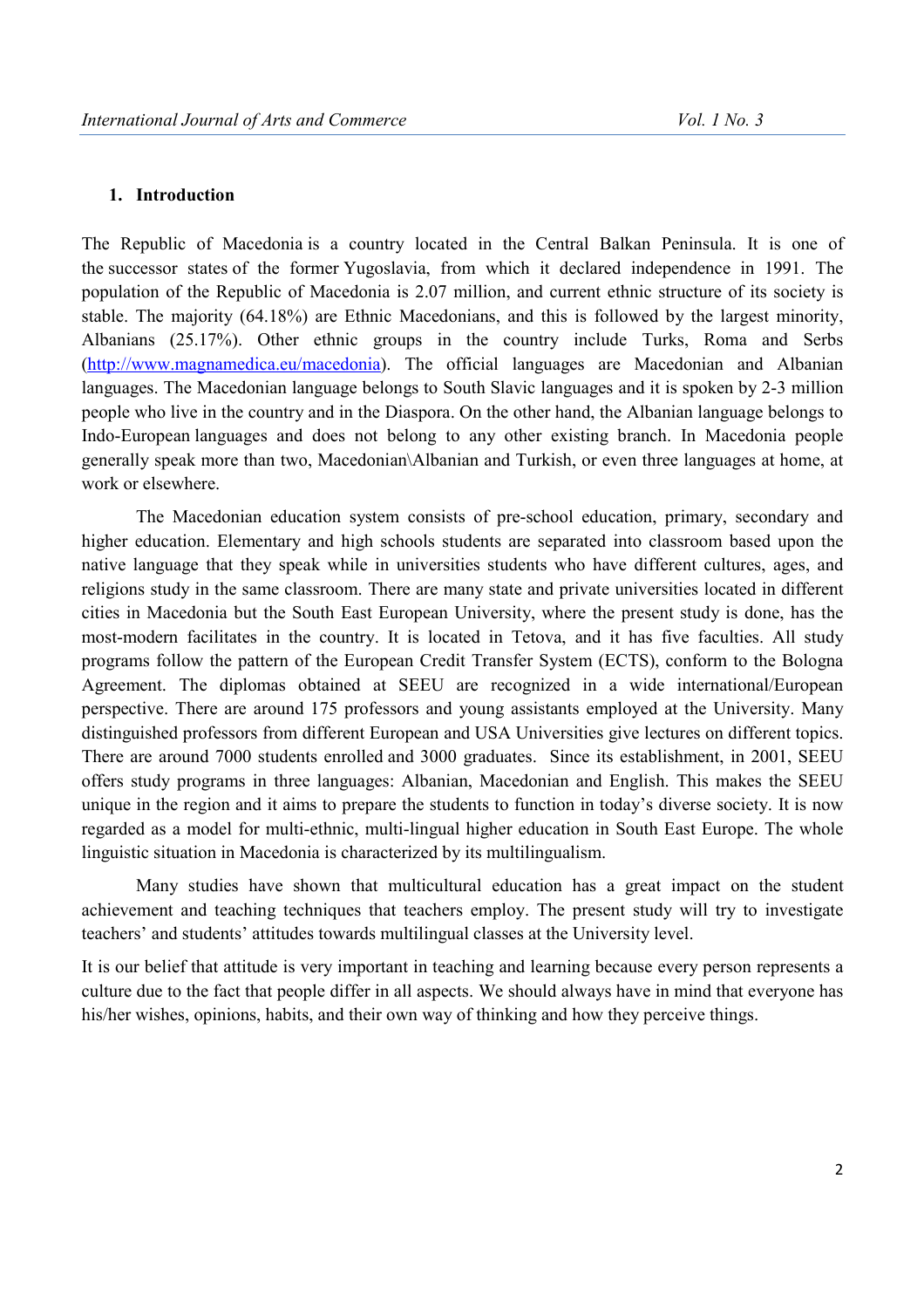#### **1.1 Teaching in a multilingual context**

The term multilingualism is a broad concept which covers a wide range of linguistic habits, talents, and measures, form individual bilingualism to diglossia and official language policies. The most general definition is that a multilingual person is a person who can speak and use several languages. Teaching in a multicultural environment is becoming very important in the 21st century due to a large numbers of emigrants in different countries of the world. These unfamiliar groups, cultures, and traditions can produce anxieties, hostilities, prejudices, and racist behaviors among those who do not understand newcomers. These issues have profound implications for developing instructional programs and practices at all levels of education that respond positively and constructively to diversity (Gay, 2004 cited in Flinders and Thornton 2004, p.314).

 Chesler (2003) stated that "the effort to move toward just and effective teaching, to create a multicultural classroom, is hard work, requiring considerable time and energy" (p.4). He claims that this movement is the work of a lifetime, and that the learning (and unlearning) cannot happen in just a day or a semester. Teachers need to learn everyday in order to provide students with effective activities. As Cooper, Kiger, Robinson, Slansky( 2009:332) claim, "We need to know how to organize classrooms that prevent failure and promote success. To accomplish this, we must organize our classroom based on what we know about how students learn best". This means that as a teacher we should know about our students' backgrounds, their cultures and give them the best instruction which includes everyone in the process of learning. Teachers and students need to be introduced with all the students' backgrounds and avoid topics that are sensitive for some students. Thus, in multicultural classrooms this should be the first step that teachers should take. This means that in such classrooms teachers should introduce students' backgrounds and give students the chance to be introduced in front of the others. So if students are faced with a sensitive topic like religion teacher can start another topic and all will have the chance to speak and no one will be offended.

Tomalin (2008, concl) states that it is very important for all teachers, when they are faced with teaching cultural awareness to consider several issues like the curriculum, the materials and the methodology. This refers to all teachers that enter their classroom. Every teacher need to be creative in every lesson. First teachers do not need just to think about the way they will lecture. What is important is that teachers need to think of issues that may face during the lesson. It is very important if teachers control their curriculum and see if activities and task they are providing meet students' needs.

Similarly, Jones (2003, cited in Begum and Khondaker, 2008, p.61) believes that multicultural education is an approach to teaching and learning and democratic values and beliefs are its foundation. He further states that every student in the USA comes to school with their own level of cultural awareness and with their own cultural background. School is the place where students can share their stories and hear the stories of others.

However, there are some opposing views of their theory because in many institutions, education has not become yet a central part of the curriculum regularly offered to the students. Even though many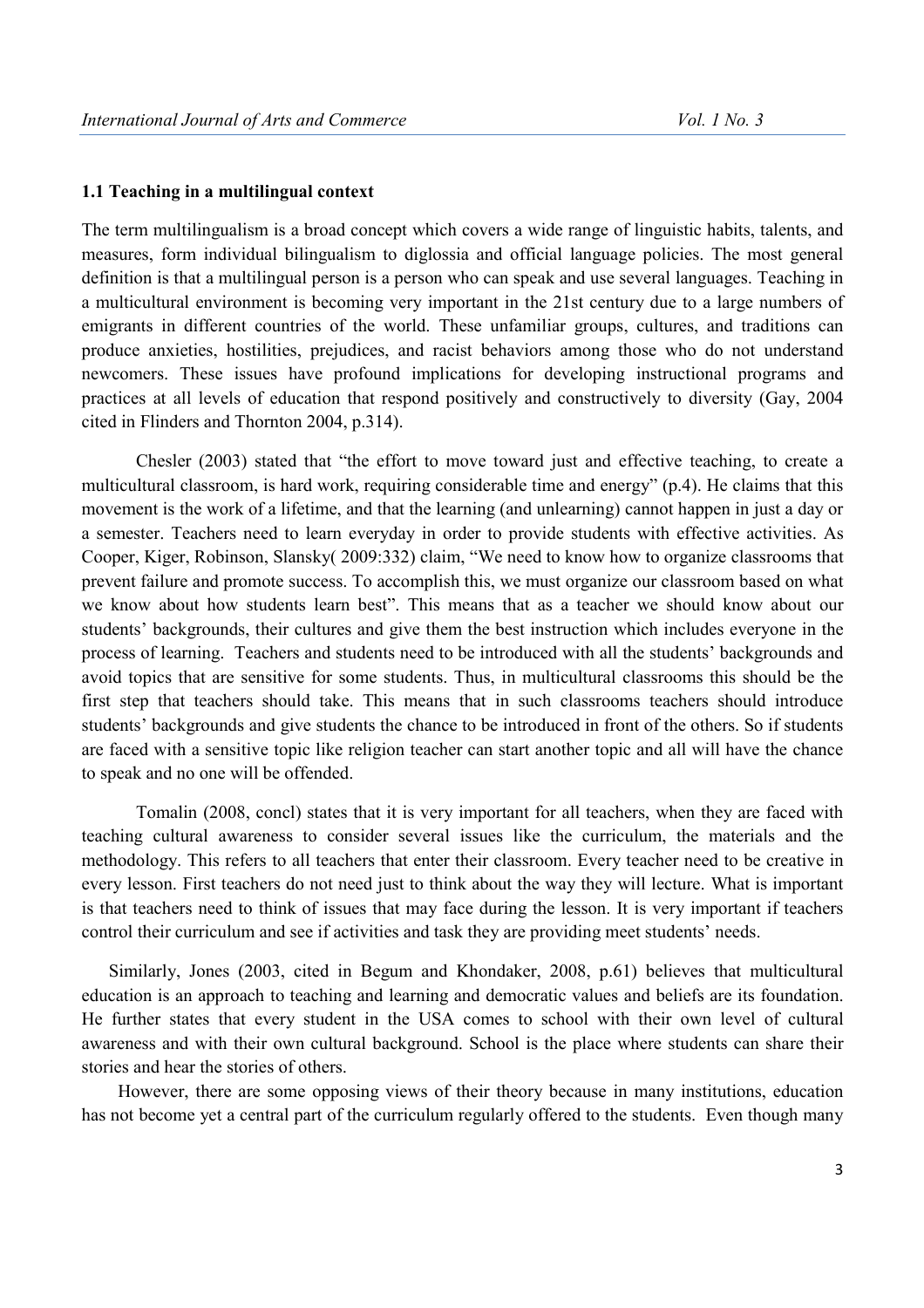educators (Grant & Gomez 2000, Bank & Bank, 2002, Bennet 2003 as cited in Gay, 2004, p.316) believe that multicultural education is very important to promote qualitative education in practice teachers know that it can produce some crisis. They further state that "multicultural education is more than content, it includes policy, learning climate, leadership and evaluation...It must be an integral part of everything that happens in the education enterprise".

Another difficulty seen by the teachers is that some teachers are doubtful about the feasibility of its implementation and they lack confidence in making some changes in their teaching philosophies. Therefore, teachers' attitudes toward teaching in a multicultural environment are crucial especially in the Macedonian context. We strongly believe that this issue is very important because teachers should give their students a voice in the learning process, value their experiences, give them opportunities to work together, respect each other and live well with each other. Therefore, the findings of this study are of great importance in providing a deeper insight into the teachers' attitudes towards teaching at this **Institution** 

As professors of English and German languages at SEEU, we find teaching in a multicultural environment challenging due to diversity in our classes. At the same time, it is dynamic therefore, teachers should give efforts to respond to this diversity. Dunphy (1998, para. 1) believes that "This multiplicity can enrich the students' experience, but it can also present an obstacle to the full and productive participation of some class members. It is incumbent on us, as teachers in this environment, to understand these difficulties and help all our students to engage fully in their education".

#### **2. Recent studies on language learning attitudes**

According to the Longman Dictionary of Applied Linguistics (1992:199) "language attitude refers to the attitude which speakers of different language varieties have towards each others' languages or their own language".Many studies dealt with the issue of multilingualism in Europe and around the world and they provide different results.

Lasagabaster conducted a study on student instrumental and integrative attitudes towards Basque, Spanish and English. There were 842 Basque undergraduates included in the study and their age ranged from 15-50. 50. 4 % were male student and 49.6 % were female students. They had either Basque or Spanish as their L1 and their specializations covered a wide range of different degrees. The main instrument used was a student questionnaire and the aim was to elicit student responses based on their attitudes towards Basque, Spanish and English. The study results showed that L1, Basques group, showed slightly more positive attitude in the integrative motivation whereas with instrumental motivation it is the L1 Spanish groups which was more positive towards trilingualism. He believes that Gardner and Lambert's study (1972) conducted in Canada showed a great influence on the attitude towards learning languages and the students' attitudes played a major role in students' learning.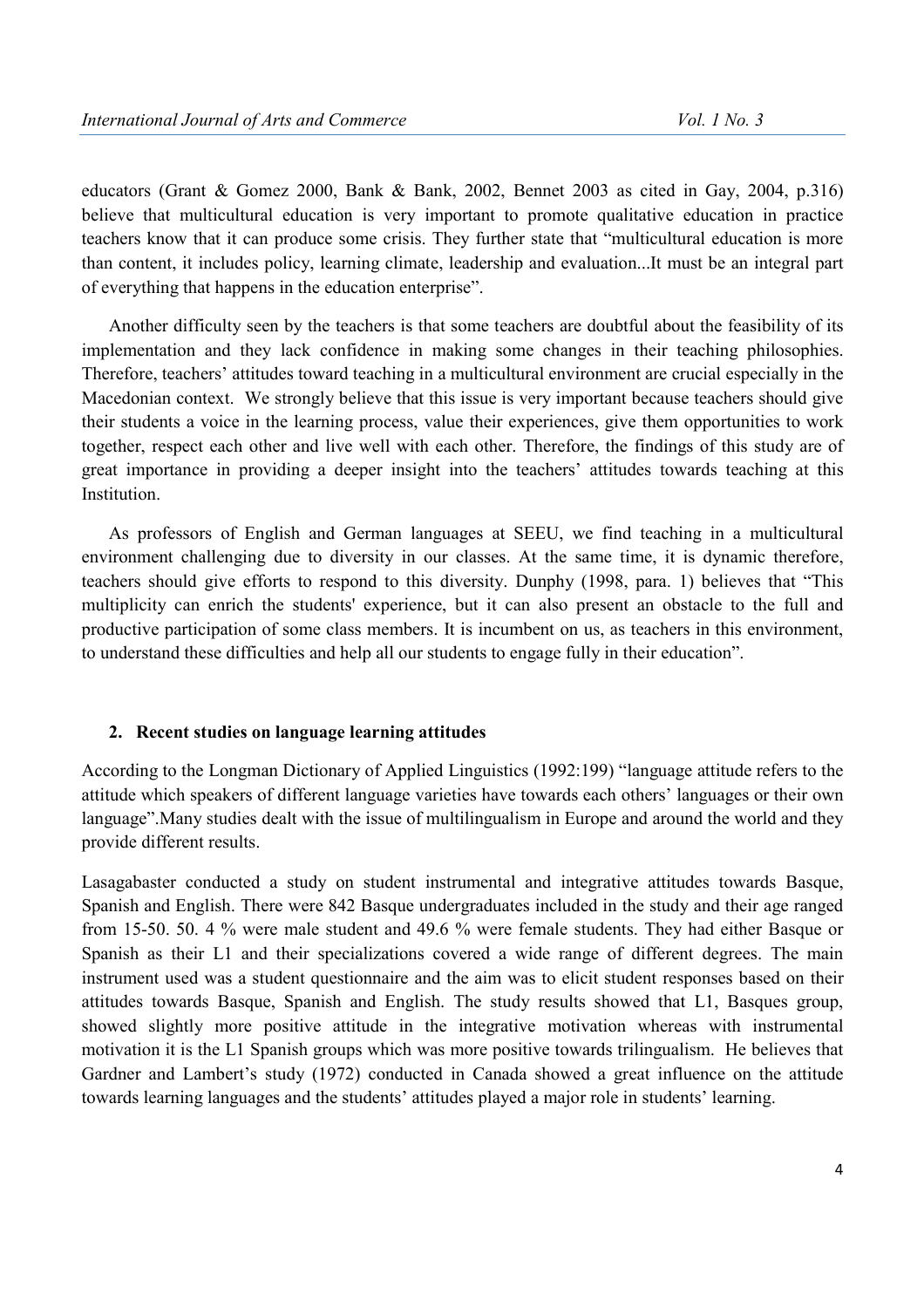Another study was conducted by Karahan (2007). His study examined the relationship between language learning attitudes and English language use in Adana, Turkey. There were 190 eight grade students of a private primary school in Adana, involved in the study. The English language is intensively taught (up to 10 hours a week) in this school. The study uses a student questionnaire which asks the students about their attitudes towards the English language and its use in the Turkish context. The results showed that the study participants have only mildly positive attitudes that female students have higher rate in their positive attitude towards English. The study supports the general idea that partially positive language attitude let learner have positive orientation towards learning English.

### **3. Research methodology**

### **3.1 Participants**

The participants of the study are 100 students enrolled at SEEU. Their age ranges from 18-30. Students have either Albanian (55), Macedonian (30) or Turkish (15) ethnicity, 45 of them are female and 55 male students. They are majoring at five faculties at SEEU, Faculty of Contemporary Sciences and Technologies, Languages, Cultures and Communications, Law, Public Administration and Political Sciences and Business and Economics

### **3.3 Instruments**

Data for this research was collected through a student questionnaire and teacher interview. Part A of the questionnaire included personal information: age, gender, nationality and when they started learning English/ Macedonian or Albanian. Part B of the questionnaire is their attitudes towards English, Macedonian and Albanian language on the basis of five-point Likert Scale slightly modified from Lasagabaster based on Baker's (1992) questionnaire on language attitude. The second instrument is the teacher interview which contains 10 questions related to their perceptions and experiences in a multicultural environment.

### **4. Results**

### **4.1 student questionnaire**

The first part of the questionnaire contains questions related to the participants' personal information. One hundred students were asked to write done their gender, age, nationality and the length of the time studying languages. There were students from different nationalities, Albanians 50 (20 female and 35 males students), Macedonians 30 (15 female and 15 male students, and Turks 20 (10 female and 5 male students). Their age ranged from 18-30 years and they all had 5-15 years of learning English.

The second part of the questionnaire contains questions related to the participants' attitudes and experiences of learning Albanian, Macedonian and English. Total sample was taken from all faculties, 2o students per faculty. They study in three languages, Albanian, Macedonian and English. According to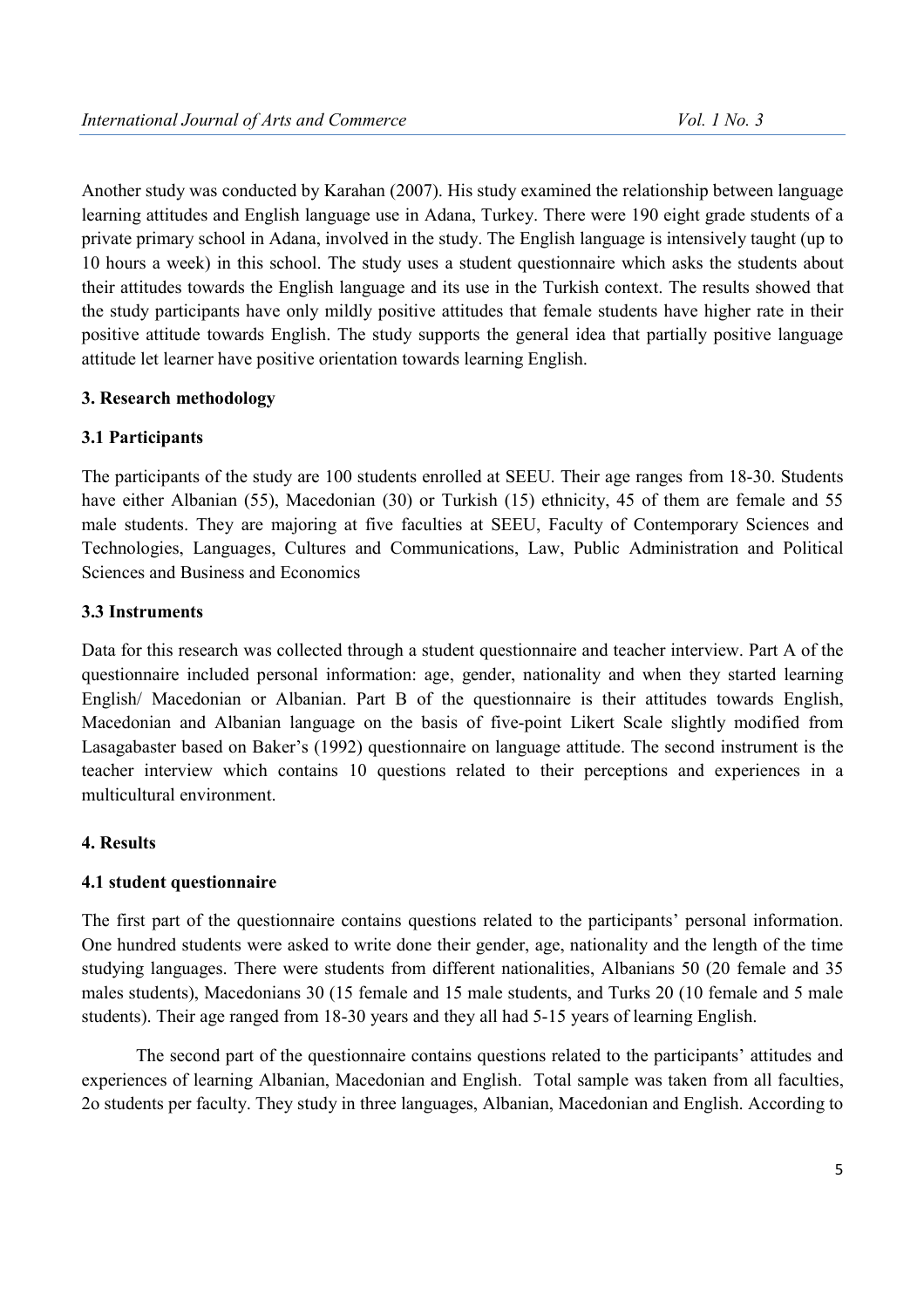the results obtained from the student questionnaire, Part B, multilingualism is very important to all of them and the participants show positive attitude towards it (Appendix 1).

The highest percentage got the knowledge of the three languages English, Albanian and Macedonian. It seems that the students believe that the knowledge of these languages helps them to get e better job which is instrumental orientation. Also, the knowledge of more languages make them cleverer. This support the idea that learning a new language is a great mental exercise. As Cook (2002, p. 23) point out "Given the appropriate environment, two languages are as normal as two lungs". It seems that Macedonia is an environment where people see necessity and profits in learning more languages.

## **4.2 Teacher interview**

There were 20 teachers, 10 of them have Albanian ethnicity, 6 of them have Macedonian ethnicity and 4 of the have Turkish ethnicity. They teach at the Faculty of Contemporary Sciences and Technologies; Languages, Cultures and Communications; Law; Public Administration and Political Sciences Business and Economics. Ten questions were designed to find out specific answers about teacher's perception of multilingual classrooms and the ways they manage students with different ethnicities.

### **Q1: What is your opinion about multicultural classroom?**

For most teachers (13) this is a familiar issue because most of them have been teaching multilingual groups. Nevertheless, some of them (5) believe that this is a very sensitive issue and the teacher should carefully choose the discussion topics about religion and ethnicities. Only a few of them (3) believe that it is very difficult to teach these classes because you sometimes have to use students' L1.

### **Q2: What is the ethnic background of the students in your classes?**

The answer is the same because all teachers (20) have diversity of the students, Albanians, Macedonians, Turkish and Roma.

### **Q3: Do you bring multicultural education into your teaching? If so, in what way?**

Majority of the teachers (11) believe that teachers should challenge the students to work in groups and compare different cultures without making judgments about each other. The others (7) believe that teachers' previous education is very important to deal with diversity. 3 of them are of the opinion that **Q4: Which are the techniques and strategies that you use in multicultural classroom?** 

The most-used teaching techniques were group work, classroom presentations, and debates reported by the majority (15) teachers, on the other hand other (5) teachers use class reflections and quizzes.

## **Q5: What language do you use in your classroom and if it possible, do you use student's L1?**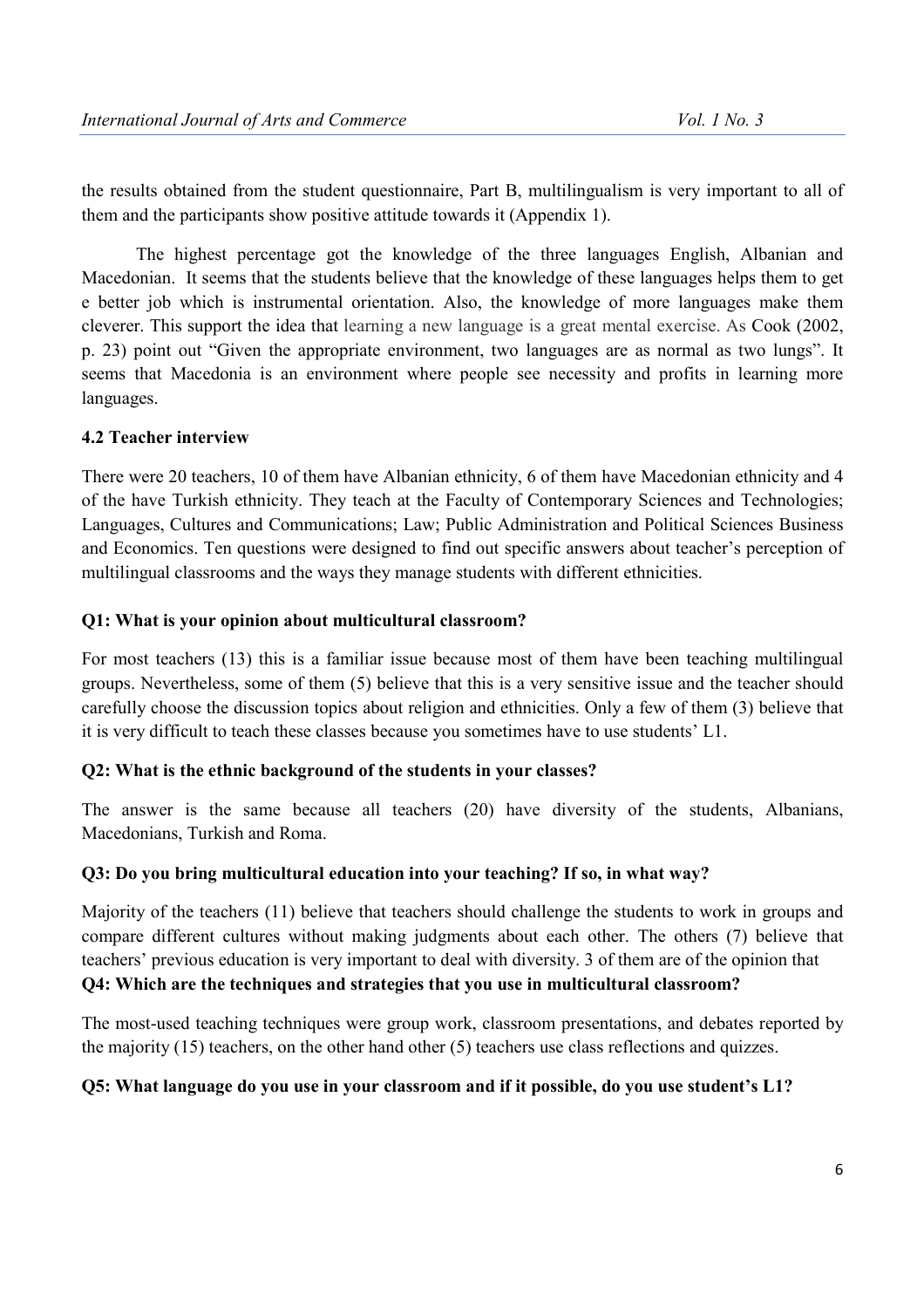All participants (20) reported that they use all three languages English, Albanian and Macedonian depending on the course they teach.

## **Q6: Have you ever faced with a problem between different ethnic backgrounds during a lesson?**

### **Q7: What is important for teachers to consider when entering multicultural classroom?**

Majority of the teachers (11) believe that teachers should be aware of the diversity in their classes, the others (5) believe that teachers should not raise political questions in the classes and the other 5 are of the opinion that teachers should be fair and objective in testing their students.

## **Q8: Do you think that multilingualism plays an important role in binding different ethnicities in the classroom?**

All participants (20) believe that multilingualism can have an important role in binding all students in the classroom regardless of their nationality because they can discuss all issues beyond all boundaries.

### **Q9: What are the issues you are most faced with?**

For some teachers (8) there are no special issue that they are faced with, for the others (6) some unpleasant political issues can be difficult to be discussed and for another group (6) class debates can sometimes lead to misunderstandings in the class.

## **Q10: What are the advantages of multicultural classroom? What are the disadvantages of multicultural classroom?**

The advantages are that students learn from each other (10) and for others (10) students can become more experienced when they learn from each other. The teachers see no disadvantage while a few of them (3) believe that some students may feel inferior or left aside by others and sometimes one culture prevail over the other cultures.

### **5. Conclusion**

The present study, which investigated the students' and teachers' attitudes towards multilingualism at SEEU, supports the general argument that participants have a positive attitude towards learning Macedonian, English and Albanian.

 Regarding the attitude of the participants with Macedonian L1, they believe that Albanian is a difficult language to learn and this is a result of the language policy in Macedonia where Albanian language is not included in the school curriculum as a school subject while Macedonian language is introduced from the fourth grade. On the other hand, half of the participants believe that it is worth learning and it can enrich their cultural knowledge.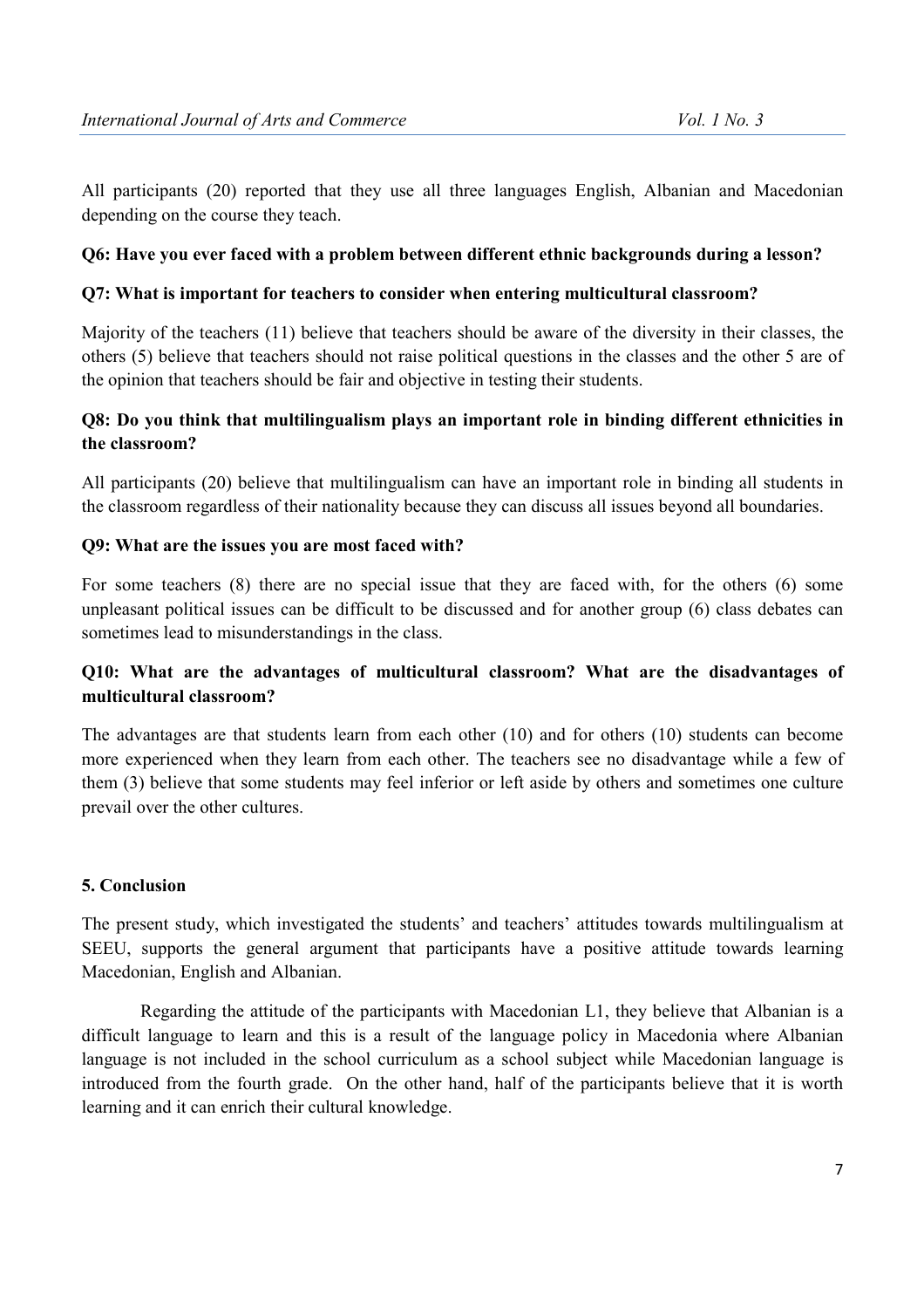For students with Albanian L1 on the other hand, Macedonian is a difficult language to learn and they believe that there are more useful languages to learn than Macedonian. Higher percentage received the statement Macedonian should be taught to all students at Universities. This shows that there is an interest in learning local language as well.

Regarding the learning of English as their first foreign language at the University level around 90% of the participants believe that it should be taught to all students. Also, statements like English is a language worth learning and If I have children I would like them to study English received a very high percentage. It seems that the students are aware of the importance of English in all spheres of life. It is the language of mass communication, business meetings, even travelling abroad.

The results obtained from the interviews show that teachers hold a very positive attitude towards multilingualism in their classes and they also show their preparedness to teach in these classes. According to them, multilingualism For them the most important issue is to treat all students equally and be fair and objective in evaluation them. It seems that the teachers are an important factor in establishing positive learning environment and pleasant climate for learning.

Generally, the study reveals that multilingualism plays an important role in Macedonia especially in higher education but there are many issues that need to be taken into consideration for further research. The study recommends that we as teachers we should be tolerant, respect and collaborate with others if we want a successful teaching. Only if we allow others to meet us then we will have the chance to let others recognize ourselves.

### **References**

- 1) Begum, N. and Khondaker, M. (2008). Immigrant Bangladeshi Communities and Intergenerational Conflict: The Need for Multicultural Education. PAACE Journal of Lifelong Learning, Vol. 17, 19-36
- 2) Baker, C. (1995). Attitudes and Languages. Multilingual Matters UK.
- 3) Cooper, J D, Kiger. N D, Robinson, & M D, Slansky. J A. (2009). Literacy. Helping students construct meaning. Eighth Edition.
- 4) Chesler.M. (2003, April 30). Teaching Well in the Diverse/Multicultural Classroom. Retrieved from: http://www.aahea.org/bulletins/articles/sociology.htm
- 5) Dunphy, J. (1998, May/June 6). *Special Considerations for Teaching in the Multicultural Classroom,* Vol. X, No. 6. Retrieved from: http://web.mit.edu/tll/tll-library/teachtalk/multicultural.htmt
- 6) David J. Flinders, Stephen J. Thornton (2004). The curriculum Studies Reader. Second Edition. RoutledgeFalmer
- 7) Garret, Peter (2010). Attitudes to Language. Cambridge University Press.
- 8) Gay, Geneva (2003). The importance of multicultural education. *Educational Leadership.* 61(4), 30-36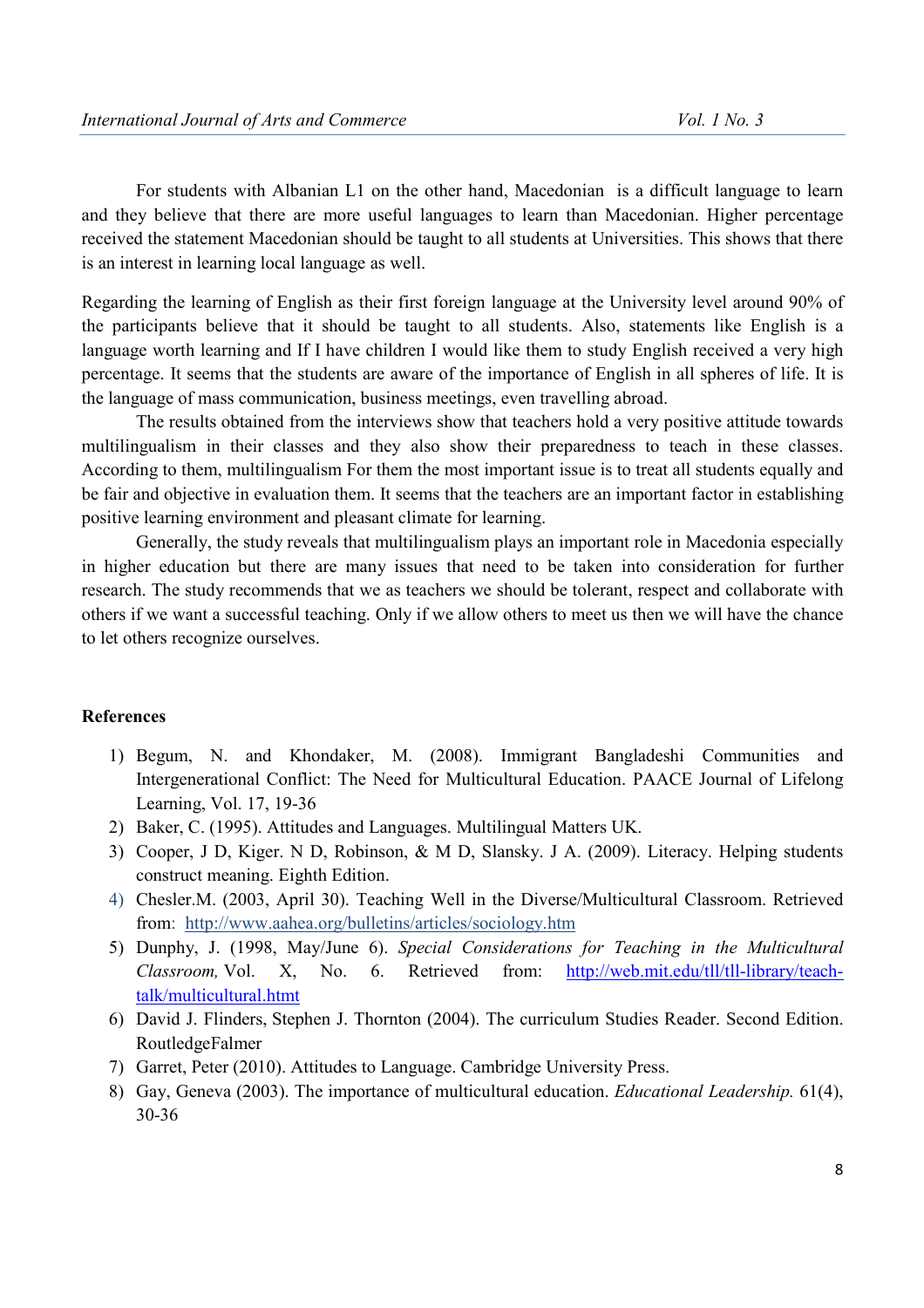- 9) Tomalin. B. (2008, October 8). Making culture happen in English language classroom. Retrieved from: http://www.teachingenglish.org.uk/articles/making-culture-happen-english-languageclassroom
- 10) Paradowski, M.B. The benefits of Multilingualism (2010, May 1). Retrieved from: http://www.multilingualliving.com/2010/05/01/the-benefits-of-multilingualism-full-article/

### **Appendix 1**

Part A: Background Questionnaire

| 1. What is your age?                                 |  |
|------------------------------------------------------|--|
| 2. What is your nationality?                         |  |
| 3. How old are you?                                  |  |
| 4. How long have you been learning another language? |  |

Part B: Attitude part (slightly modified from Lasagabaster based on Baker's (1992) questionnaire on language attitude)

*SA=strongly agree, A=Agree, U=Undecided, D=disagree, SD=strongly disagree* 

| <b>ITEMS</b>                                       | $S\!A$ | $\boldsymbol{A}$ | U  | D  | <b>SD</b> |
|----------------------------------------------------|--------|------------------|----|----|-----------|
| 1.I like hearing Albanian spoken                   | 20     | 25               | 30 | 25 |           |
| 2. Albanian should be taught to all students at    | 10     | 35               | 30 | 20 | 5         |
| Universities                                       |        |                  |    |    |           |
| 3.I like speaking Albanian                         | 15     | 30               | 30 | 25 |           |
| 4. I prefer to be taught in Albanian               | 15     | 10               | 35 | 40 |           |
| 5. Albanian is a difficult language to learn       | 30     | 30               | 30 | 10 |           |
| 6. There are more useful languages to learn than   | 15     | 40               | 25 | 15 | 5         |
| Albanian                                           |        |                  |    |    |           |
| Albanian enriches<br>7. Learning<br>cultural<br>my | 15     | 40               | 25 | 20 |           |
| knowledge                                          |        |                  |    |    |           |
| 8.I would not mind marrying an Albanian            | 20     | 15               | 30 | 20 | 15        |
| speaker                                            |        |                  |    |    |           |
| 9. Albanian is a language worth learning           | 15     | 30               | 30 | 20 | 5         |
| 10. If I have children I would like them to study  | 20     | 30               | 20 | 20 | 10        |
| Albanian                                           |        |                  |    |    |           |
|                                                    |        |                  |    |    |           |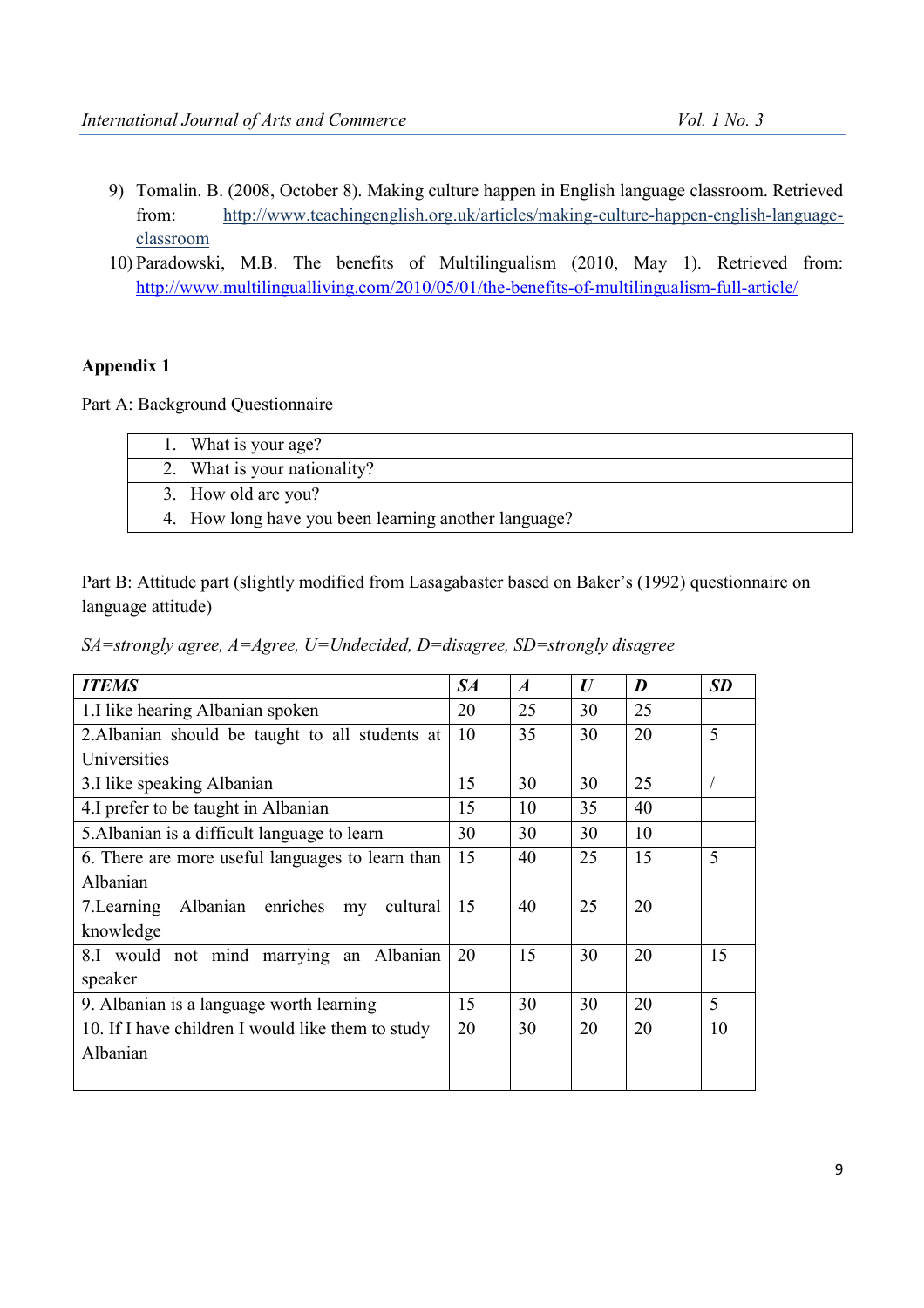|  | Table 1: Attitude towards Albanian |  |
|--|------------------------------------|--|
|--|------------------------------------|--|

| <b>ITEMS</b>                                      | $S\!A$ | $\boldsymbol{A}$ | $\boldsymbol{U}$ | D  | <b>SD</b> |
|---------------------------------------------------|--------|------------------|------------------|----|-----------|
| 1. I like hearing Macedonian spoken               | 5      | 30               | 25               | 20 | 20        |
| 2. Macedonian should be taught to all students at | 5      | 15               | 25               | 40 | 15        |
| Universities                                      |        |                  |                  |    |           |
| 3.I like speaking Macedonian                      | 5      | 20               | 30               | 25 | 20        |
| 4.I prefer to be taught in Macedonian             |        | 25               | 40               | 20 | 15        |
| 5. Macedonian is a difficult language to learn    |        | 15               | 30               | 25 | 30        |
| 6. There are more useful languages to learn than  | 20     | 40               | 20               | 15 | 5         |
| Macedonian                                        |        |                  |                  |    |           |
| 7. Learning Macedonian enriches my cultural       | 5      | 30               | 40               | 20 | 5         |
| knowledge                                         |        |                  |                  |    |           |
| 8. I would not mind marrying a Macedonian         | 5      | 15               | 15               | 15 | 50        |
| speaker                                           |        |                  |                  |    |           |
| 9. Macedonia is a language worth learning         |        | 15               | 25               | 30 | 30        |
| 10. If I have children I would like them to study |        | 10               | 20               | 30 | 35        |
| Macedonian                                        |        |                  |                  |    |           |
|                                                   |        |                  |                  |    |           |

# Table 2: Attitude towards Macedonian

| <b>ITEMS</b>                                         | $S\!A$ | $\boldsymbol{A}$ | $\bm{U}$ | D  | <b>SD</b> |
|------------------------------------------------------|--------|------------------|----------|----|-----------|
| 1. I like hearing English spoken                     | 50     | 40               | 5        | 5  |           |
| 2. English should be taught to all students at       |        |                  |          |    |           |
| Universities                                         |        |                  |          |    |           |
| 3.I like speaking English                            | 50     | 40               | 10       |    |           |
| 4. I prefer to be taught in English                  | 45     | 35               | 20       |    |           |
| 5. English is a difficult language to learn          | 35     | 30               | 10       | 15 | 10        |
| 6. There are more useful languages to learn than     | 10     | 10               | 15       | 25 | 40        |
| English                                              |        |                  |          |    |           |
| enriches<br>English<br>cultural<br>7. Learning<br>my | 40     | 40               | 10       | 10 |           |
| knowledge                                            |        |                  |          |    |           |
| 8.I would not mind marrying an English speaker       | 30     | 30               | 20       | 10 | 10        |
| 9. English is a language worth learning              | 40     | 30               | 10       | 10 | 5         |
| 10. If I have children I would like them to study    | 60     | 30               | 5        | 5  |           |
| English                                              |        |                  |          |    |           |
|                                                      |        |                  |          |    |           |